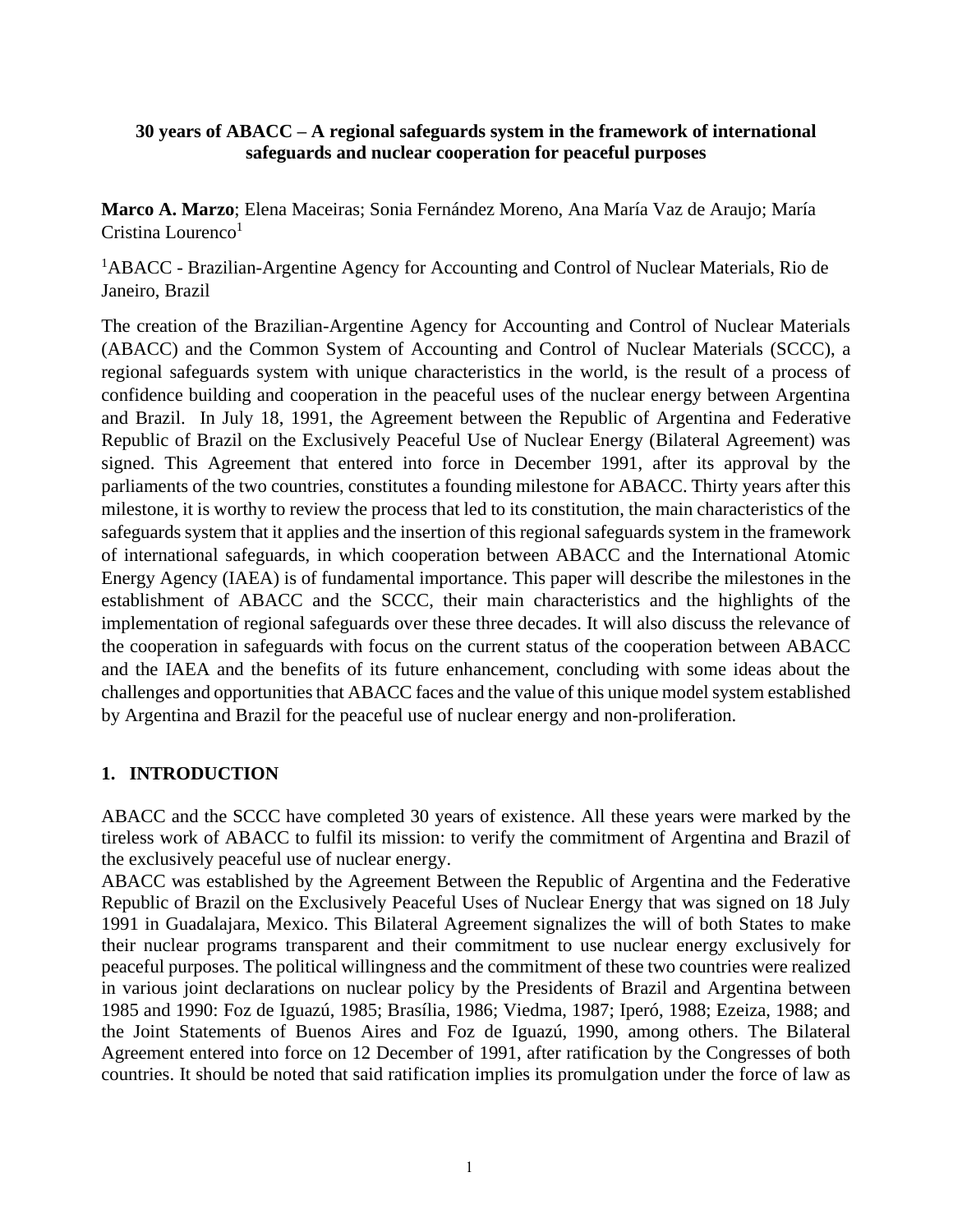established under the Agreement, and that this law imposes mandatory common compliance of both countries. The Bilateral Agreement sets up the Common System of Accounting and Control of Nuclear Materials (SCCC) and ABACC's mission to apply the SCCC in both countries, that means ABACC has to verify that all nuclear materials in all nuclear activities in Argentina and Brazil are used only for peaceful purposes.

In addition to the entry into force of the Bilateral Agreement, the two countries had taken the political decision to incorporate this bilateral arrangement into the international safeguards' regime, in order to share broadly with the international community, the peaceful nature of their nuclear programs and the specific mechanism and the path chosen by them to fulfil this goal.

Therefore, on the basis of the Bilateral Agreement, a Quadripartite Safeguards Agreement was signed in December 1991 by the Republic of Argentina, the Federative Republic of Brazil, the ABACC, and the International Atomic Energy Agency (IAEA). The Quadripartite Agreement is a comprehensive safeguards agreement and entered into force in March 1994 after its ratification by the Congresses of both countries.

In May 1994, the two countries brought into force the Treaty of Tlatelolco, which established a nuclear-weapons-free-zone in Latin America and the Caribbean. Argentina and Brazil joined the Non-Proliferation Treaty (NPT) in February 1995 and July 1998, respectively. The Quadripartite Agreement was considered valid by the IAEA for complying with NPT and the Tlatelolco safeguards´ obligations.

It is important to highlight that both countries have maintained their respective national safeguards authorities (State Systems of Accounting and Control – SSCAC). Moreover, in terms of the Bilateral Agreement, the countries should comply with a robust SSAC including strict requirements to be fulfilled by them and the nuclear operators.

Therefore, ABACC is a regional system that verifies the nuclear activities of both countries in order to provide assurances of the exclusively peaceful use of nuclear energy and should not be misinterpreted as a binational safeguards authority. The system formed by ABACC and the safeguards authorities is commonly known as "ABACC's Model".

## **2. THE COMMON SYSTEM OF ACCOUNTING AND CONTROL OF NUCLEAR MATERIAL (SCCC)**

The SCCC was originally developed in 1990 when both countries had safeguards agreements based on the IAEA document INFCIRC/66 Rev. 2. Therefore, the first version of SCCC was compatible with the provisions of this Agency´s safeguards system. Later on, as both countries decided to sign a comprehensive safeguards agreement with the IAEA, a second and definitive version of the SCCC was prepared in order to be compatible with the IAEA document INFCIRC/153.

The SCCC is based on two documents. The first one of permanent character is the Annex of the Bilateral Agreement, as a kind of stone clause which provides the basic guidelines for the SCCC. This includes key elements of the System, such as the starting point of safeguards, termination of safeguards, criteria for determination of suitable level of accounting and control, and safeguards procedures for recording, reporting and measuring nuclear materials. Any modification of this basic guidelines would require to amend the Bilateral Agreement.

The second one is the document named ´*General Procedures of the SCCC´*, that is approved by the policy-making organ of ABACC, the ´Commission´ and contains detailed procedures to ensure the effective implementation of the SCCC. Therefore, this document is of a more dynamic nature being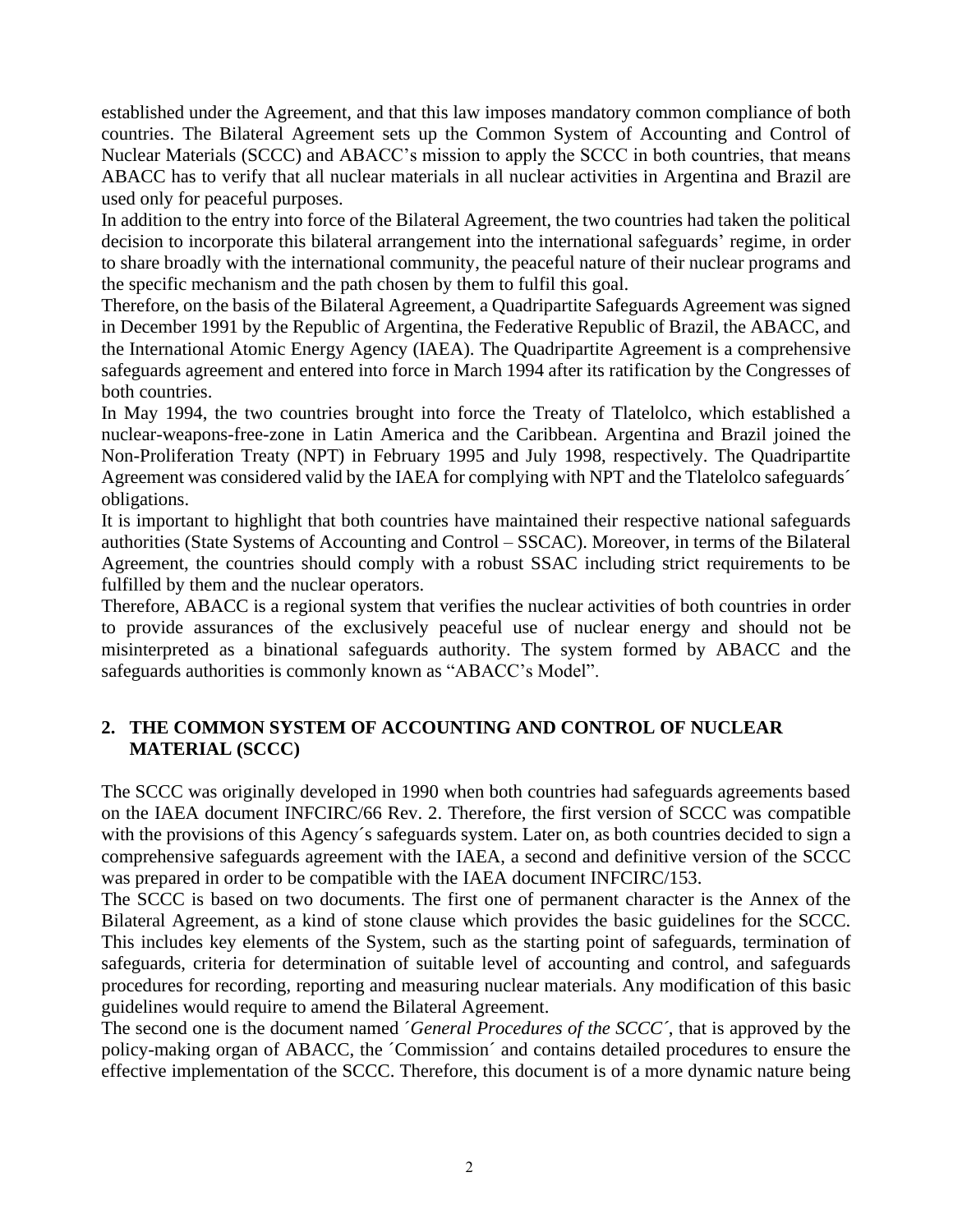subject to updates along the time, as required. It is worth noting that this document goes beyond a simple safeguards document, as it encompasses requirements at facility level and at State level with an extent beyond the requirements established by the IAEA´s safeguards. The General Procedures of the SCCC contain provisions related to operator's records and reports, their measurement systems, nuclear materials transfer notifications, and the purpose and scope of the inspections. The level of accounting and control to be applied for a specific facility is reflected in its Application Manual, which is a technical document that specifies in detail the SCCC measures for each particular facility.

## **3. ABACC's SAFEGUARDS OPERATION**

Considering the basic concepts - significant quantities, timely detection, and a reasonable degree of certainty, ABACC applies criteria and procedures established in the SCCC. ABACC is entitled to consider each specific case and defined a particular set of suitable detailed technical criteria and control measures to verify nuclear materials and facilities, taking into account the characteristics of the nuclear activities in each country.

ABACC's safeguards measures include the verification of the continued validity of the information described in the Technical Questionnaires (i.e., design information of the nuclear facilities), independent verification of the inventory and flow of nuclear material, verification of the operator's accountancy and measurement systems, and the use of containment and surveillance measures. The level of control for each facility, including the inspection frequency, is established considering the following variables: characteristics of the facility, category of the nuclear material (taking into account the relevance of the isotopic composition), conversion time, inventory, and production time (linked to the facility throughput). In addition, the quality of the measurement system, the application of containment and surveillance, and the material accessibility are factors that could affect the inspection frequency or the inspection scope. The inspection goal quantities are usually established by considering the type of facility (item or bulk) and the maximum inventory, or the throughput. The intervals of time between inspections are established by considering the nuclear material production time, the conversion time, and the safeguards approach of r each facility.

The first evaluation of the results obtained from an inspection is performed by the inspectors themselves. The inspection report has to contain their comments and conclusions about the verification activities, including judgments about the appropriateness of these activities and the safeguards approach, as well as recommendations about resolved or unresolved discrepancies. The inspectors also have to recommend additional actions when necessary. For ABACC, this is a fundamental stage in the control system and requires the inspector to have technical knowledge and an ability to make judgments. From the beginning, the ABACC has been fully aware of the key role played by well-trained inspectors in the field. Because the inspectors are not part of the permanent staff of the ABACC, their work has to be very detailed and conclusive to ensure the follow-up of activities performed during the inspection.

ABACC inspectors' activities may be divided into pre-inspection, inspection, and post-inspection activities. Pre-inspection activities are performed at the ABACC headquarters when the ABACC's operations unit informs the inspectors about the MBAs to be inspected, their operational status, and the possible existence of pending subjects or discrepancies. At that time, they discuss the inspection plan, measurements to be made, and a sampling plan. The accounting unit of the ABACC provides the inspectors with the working papers for records auditing, the inventory as it was checked in a previous inspection, the inventory changes, and the current inventory (when applicable) to be verified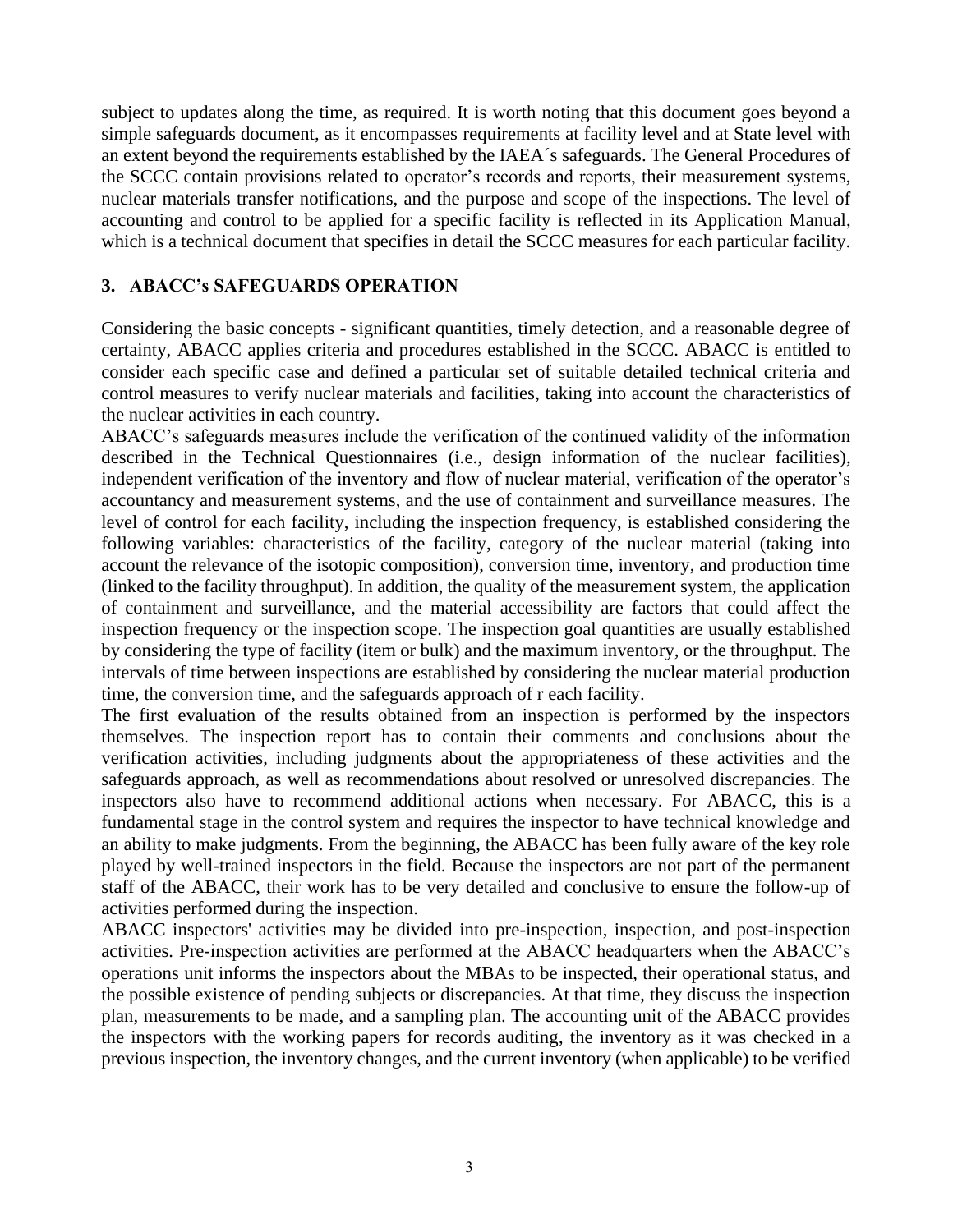in the present inspection. The inspectors receive all the material necessary for the inspection, such as seals, sampling flasks, and measurement equipment.

Inspection activities include, in general, the auditing of the records and comparison with reports, based on the working papers previously prepared in headquarters; counting and identification of an item; weighing and non-destructive assay, according to the sampling plan; follow-up action; verification of the operator's measurement system; sample-taking; seals examination, application and exchange; and surveillance service and review.

A second level of evaluation is performed in the ABACC's headquarters. It includes the overall evaluation of the inspection report/results. Following these evaluations, the National Safeguards Authority is notified about the conclusions of the verification activities. All discrepancies are followed up immediately, with the urgency being related to the type and quantity of the nuclear material involved and the strategic importance of the facility (or facilities) concerned. Unresolved discrepancies could constitute an anomaly and may trigger a specific sequence of actions. Any anomaly is reported by the Secretariat to ABACC's Commission, its policy making organ, who is responsible to monitor the functioning of the SCCC and to inform the Party concerned of any anomalies which may arise in the implementation of the SCCC and to inform the Parties of the noncompliance by one them of the commitments made under the Bilateral Agreement. The Party in noncompliance shall then be obliged to take the necessary measures to rectify the situation.

#### **4. NUCLEAR FACILITIES**

Table I describes the present facilities and other locations in both countries, as of 30 June 2021.

| <b>TYPE OF FACILITY</b>                                                       | <b>ARGENTINA</b> | <b>BRAZIL</b> | <b>TOTAL</b> |
|-------------------------------------------------------------------------------|------------------|---------------|--------------|
| <b>Conversion and Fuel Fabrication</b>                                        | 9*               | 2             | 11           |
| <b>Uranium Enrichment</b>                                                     | $\mathcal{P}$    | 3             | 5            |
| <b>Power Reactors</b>                                                         | $5^*$            | $3^*$         | 8            |
| <b>Research Reactors /</b><br><b>Critical and Sub Critical Units</b>          | $6*$             | $7^*$         | 13           |
| <b>Others (Research &amp; Development</b><br>Facilities, Storage Units, etc.) | 28               | $10*$         | 38           |
| Total                                                                         | 50               | 25            | 75           |

#### **Table I. Facilities and LOFs in Argentina and Brazil**

\* One under construction

## **5. INSPECTIONS**

In these 30 years, ABACC has carried out more than 3200 inspections verifying nuclear material inventories and activities declared by Argentina and Brazil. During this period, the inventory of uranium grew 3 times and the plutonium inventory grew 5 times, requiring our focus on increasing efficiency and effectiveness in implementing the SCCC, as the same structure and the same number of officers have been maintained along the time.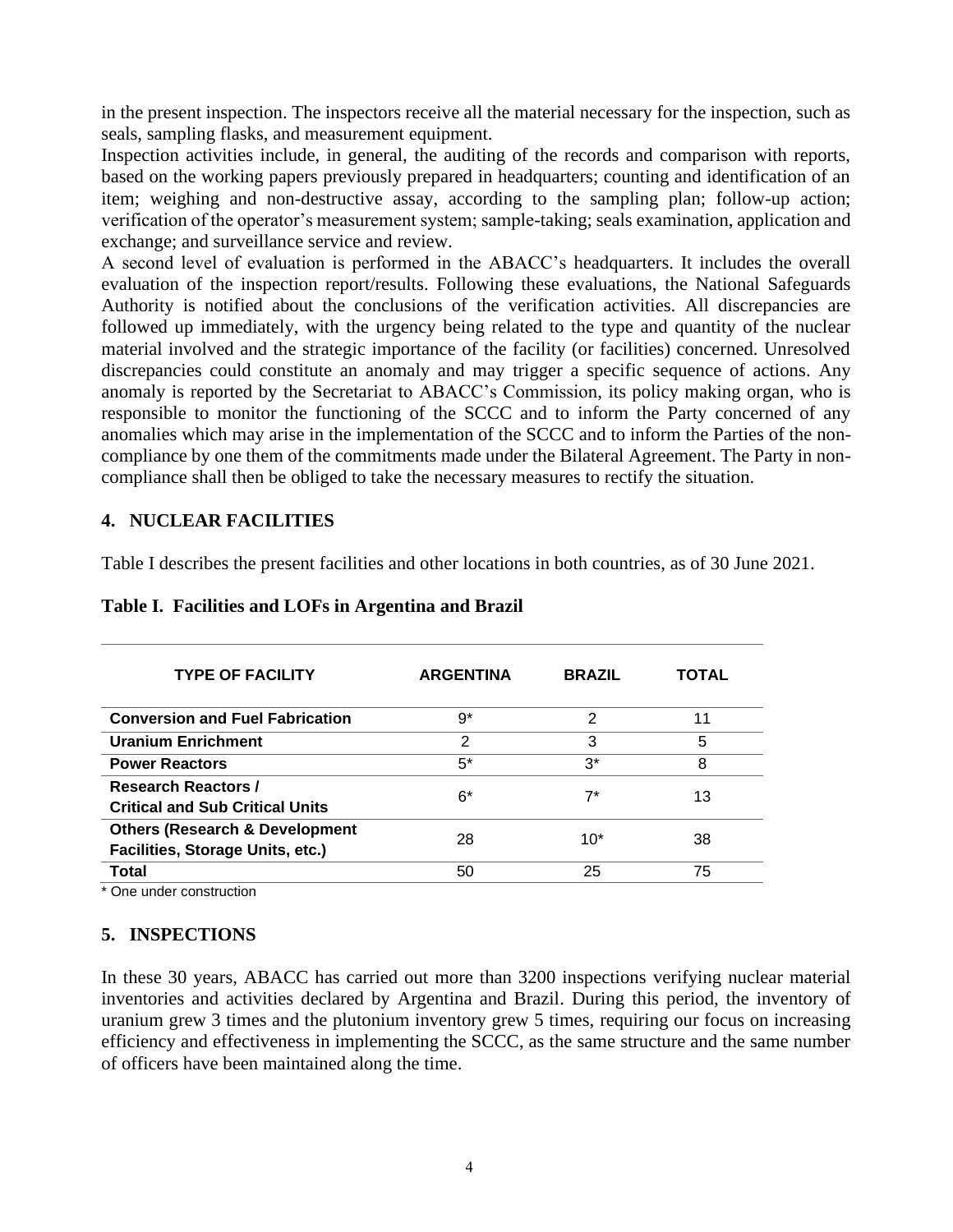Figure 1 presents the number of inspections and design information verification technical visits (DIVs) performed by ABACC since starting its operations.



**Figure 1: Number of inspections and DIVs per year**

The figure in 1994 reflects the verification of initial nuclear material report to comply with the Quadripartite Agreement. It should be noted that in average about 100 inspections and DIVs a year are performed in the ABACC´s system. In 2020, ABACC performed 114 inspections in nuclear installations in both countries, despite the restriction in both countries and in all over the world due to the pandemic Covid-19. The inspections effort required a total of 889 inspector-days, made up of in-field activities and pre- and post-inspection activities.

During the inspections in 2020 and in addition to the 650 non-destructive measurements and 177 weighing, a total of 34 samples of nuclear material were collected in Argentina and Brazil for further determination of the element uranium and the U-235 isotope in the ABACC network laboratories. Furthermore, 38 environmental swipe samples were taken for uranium particles analysis. To control the nuclear material at the two countries' installations, a total of 805 seals have been applied and 34 ABACC surveillance cameras were in used.

# **6. COORDINATION OF ACTIVITIES BETWEEN THE ABACC AND THE IAEA**

As above-mentioned, the Bilateral Agreement was supplemented by the Quadripartite Safeguards Agreement (INFCIRC/435), signed by the two governments, the ABACC, and the IAEA on 13 December 1991 in Vienna, Austria. Under this agreement, the IAEA also takes responsibility for applying comprehensive safeguards in Argentina and Brazil. The Quadripartite Agreement entry into force on 4 March 1994.

The Agreement's basic undertaking is the acceptance by the State Parties of safeguards, in accordance with the terms of the Agreement, on all nuclear materials in all nuclear activities within their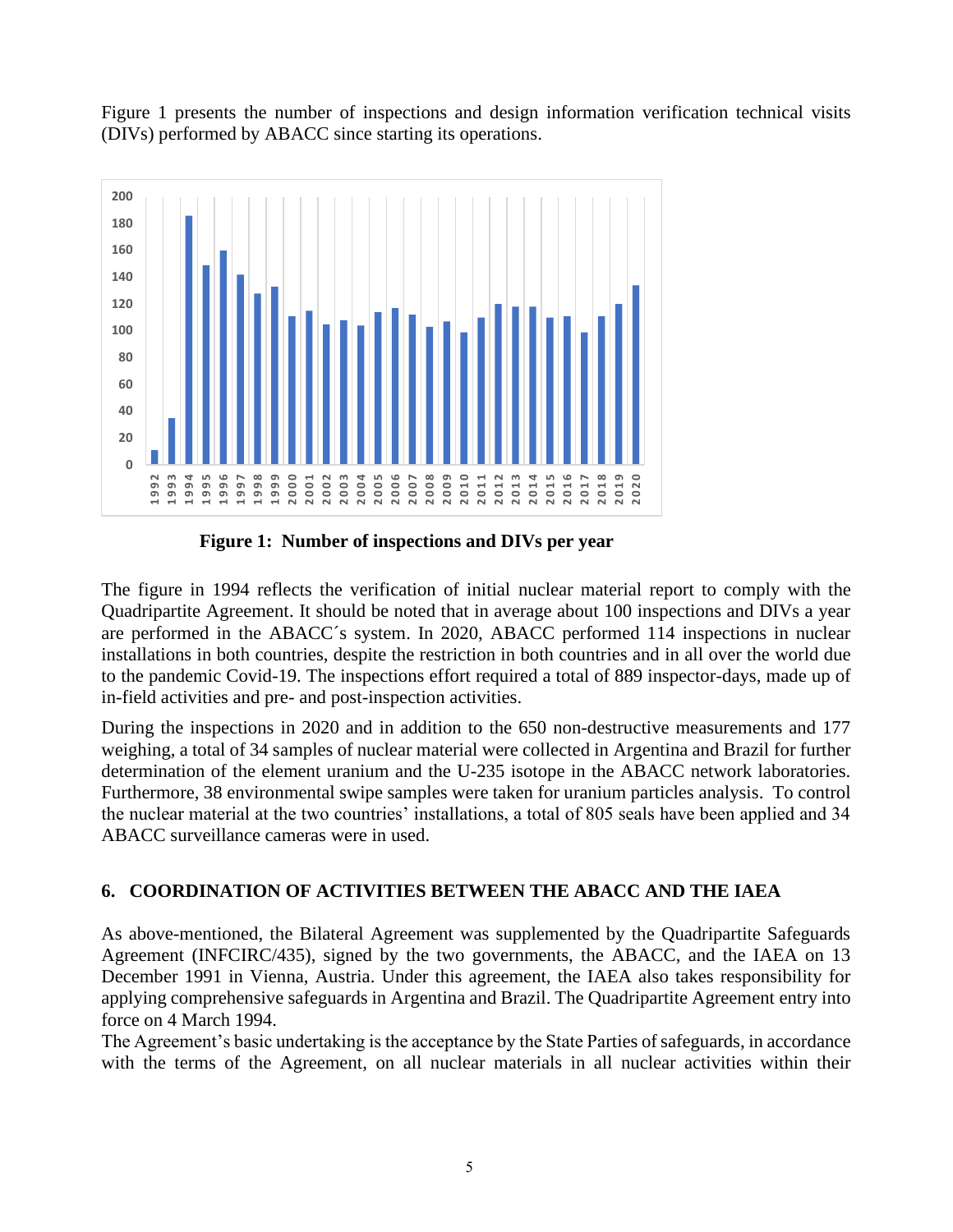territories, under their jurisdiction or carried out under their control anywhere, for the exclusive purpose of verifying that such material is not diverted to nuclear weapons or other explosive devices. The ABACC undertakes, in applying its safeguards to nuclear material in all nuclear activities within the territories of the States' Parties, to cooperate with the Agency, in accordance with the terms of the Agreement, with a view to ascertaining that such nuclear material is not diverted to nuclear weapons or other devices. The Quadripartite Agreement further states that the IAEA shall apply its safeguards in such a manner as to enable it to verify the findings of the SCCC. The IAEA verification shall include, inter alia, independent measurements and observations conducted in accordance with the procedures specified in the Agreement. The IAEA, in its verification, shall take due account of the technical effectiveness of the SCCC. Moreover, the Agreement states that ABACC and the IAEA shall avoid unnecessary duplication of safeguards activities.

The General Part of the Subsidiary Arrangements to the Quadripartite Agreement entered into force on the same date of the Agreement (4 March 1994). Some particularities can also be found in this document, such as the provision for the ABACC to periodically send information on the scope of its inspections, inspection reports, etc. to the Agency. There is an entire protocol dealing with arrangements between the ABACC and the Agency for cooperation in the application of safeguards under the Agreement. In implementing these arrangements, both Agencies shall be guided by the following principles: the need to reach their own independent conclusions and to coordinate, to the extent possible, their activities for the optimum implementations of the Agreement and, in particular, to avoid unnecessary duplication of the ABACC's safeguards. Also, when performing their activities, the ABACC and the IAEA shall work jointly, whenever feasible, according to compatible safeguards criteria of the two organizations.

Several levels of coordination between the ABACC and the IAEA are considered in the Quadripartite Agreement and its General Part of the Subsidiary Arrangements. A significant improvement in the cooperation was achieved with the approval of the document *Guidelines for Coordination of Routine and Ad Hoc Inspection Activities between the Agency and ABACC*. The guidelines described in this document provide guidance on the coordination of activities of the two agencies. They are reviewed and amended, as appropriate, in the light of changing circumstances and developments of, inter alia, new safeguards` measures on the part of the IAEA, the ABACC's capabilities, technical effectiveness and functional independence, the need to appropriately apportion the financial burden of shared activities, and changes in the general situation.

Based on these Guidelines, around forty sets of common procedures for joint use of safeguards equipment have already been established. Both agencies agree in advance to the safeguards<sup>1</sup> equipment acquisition planning. Significant cooperation was also achieved on the preparation of joint inspection guideline procedures and approaches for specific relevant facilities. Joint safeguards approaches and procedures are established by the two agencies in order to apply a common set of verification measures. The development of relevant safeguards measures and approaches for enrichment facilities at the beginning of the implementation of safeguards are worth noting. Under these approaches, ABACC/IAEA have established arrangements for unannounced inspections and for swipe sampling, among other arrangements. Joint inspection guidelines documents have been agreed for light water and on load power reactors and procedures for short notice random inspections at two fuel fabrication plants. At present, two procedures to implement safeguards at spent fuel dry storages, including the transfers of those spent fuels are under discussion or already agreed and under routine implementation. It is worth noting that this approach has been proved to be an efficient and effective way to coordinate ABACC and the IAEA´s respective safeguards criteria and responsibilities.